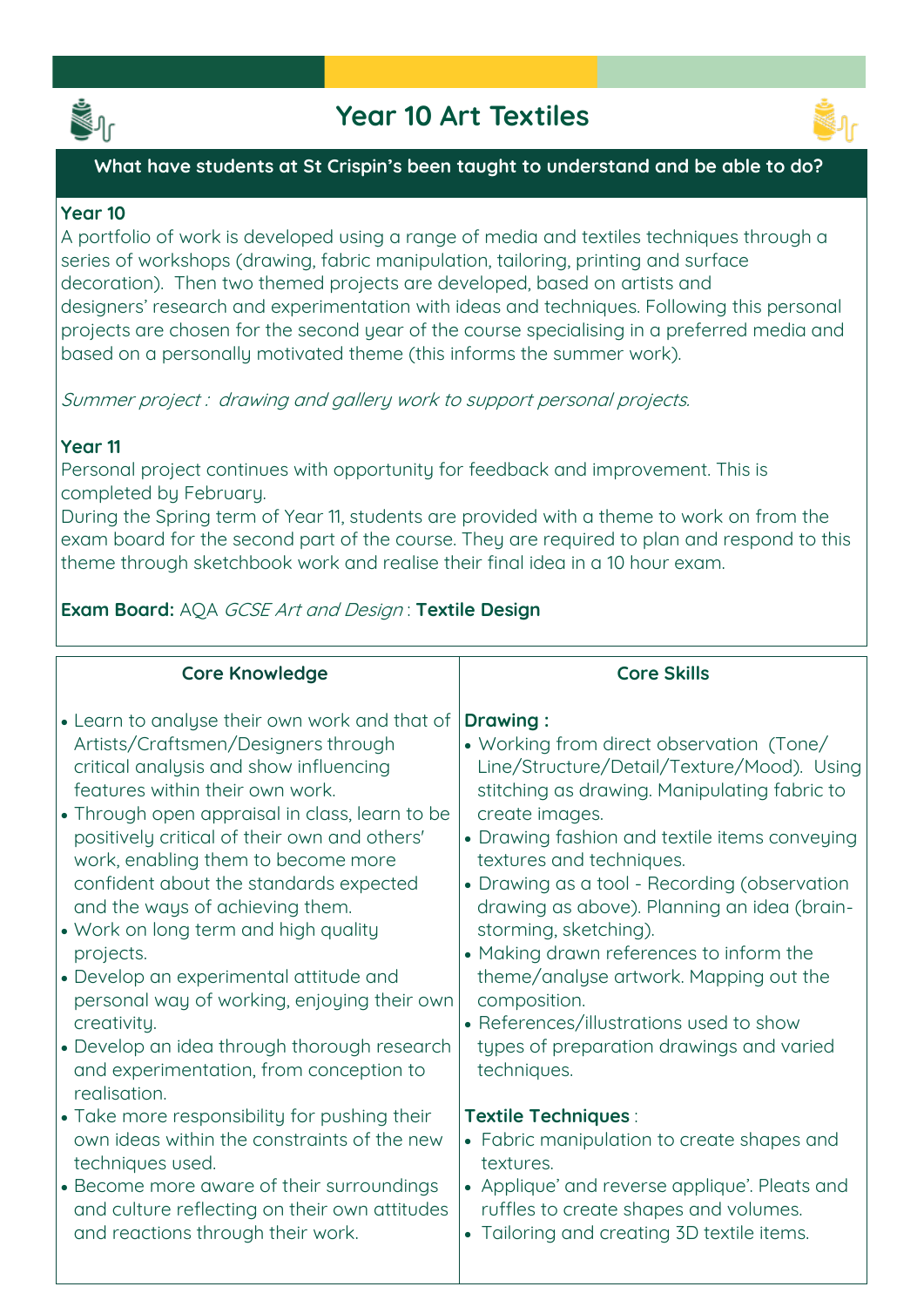

## **Year 10 Art Textiles continued**



| <b>Core Knowledge continued:</b>                                                                   | Textile Techniques continued:                                                                                                                                                                                                                                                                                                                                                                                                                                                                                                 |
|----------------------------------------------------------------------------------------------------|-------------------------------------------------------------------------------------------------------------------------------------------------------------------------------------------------------------------------------------------------------------------------------------------------------------------------------------------------------------------------------------------------------------------------------------------------------------------------------------------------------------------------------|
| Be able to decide on the media<br>appropriate to the idea being developed<br>and work accordingly. | • Understanding the basic standards of<br>sewing and tailoring (seams, seams<br>allowance, zips, pattern, stitches).<br>Using a pattern and constructing a fitted<br>garment. Refining details to achieve a good<br>finish and shapes.<br>• 3D qualities and movement in<br>space, positive and negative space, media<br>for purpose, size, texture and<br>colour, refine skills in chosen techniques/<br>use of toiles and sketches.<br>References/illustrations used to inform<br>theme development and textile techniques. |
|                                                                                                    | <b>Printing:</b><br>Using a range of surface decoration<br>techniques (sublimation inks, digital<br>printing, transfer photo paper, tie-dye).<br>Layering techniques to create texture and<br>depth. Developing and applying repeat<br>patterns. Selection / construction of<br>backgrounds to produce different effects.<br>References / illustrations used to inform<br>printing techniques and composition<br>structure.                                                                                                   |
|                                                                                                    | <b>Sketch-book work:</b><br>Thematic enquiry and response.<br>General research, sequential<br>$\bullet$<br>development of a theme and self<br>evaluation, Imaginative and personal<br>responses justified through writing,<br>drawing and sampling.                                                                                                                                                                                                                                                                           |

### **How has learning been assessed?**

**Year 10: Students are given formative assessments and receive verbal feedback regularly.**

**Year 11: Students sit a controlled assessment over two days, totaling 10 hours.**

### **Component 1- Personal Project**

**Worth 60% of overall grade. Towards the end of Year 10, students begin the personally motivated project (Component 1) based on strengths in aspects explored. This is a long-term project and continues over the summer and into Year 11.**